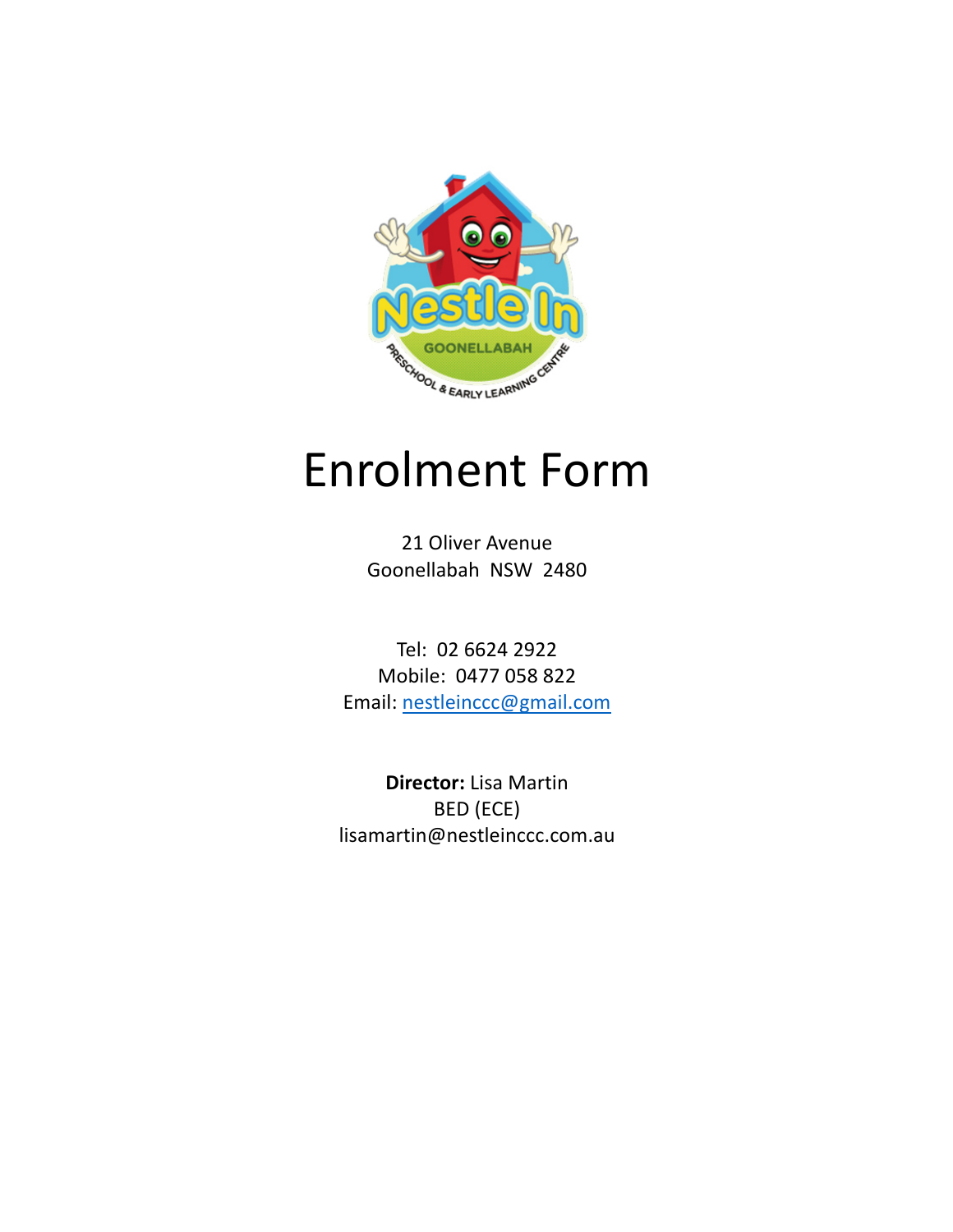## **Child Details**

| (Copy of Birth Certificate to be provided) |
|--------------------------------------------|
|                                            |
|                                            |
|                                            |
| <b>Parent Details</b>                      |
|                                            |
|                                            |
|                                            |
|                                            |
|                                            |
|                                            |
|                                            |
|                                            |
|                                            |
|                                            |
|                                            |
|                                            |
|                                            |
|                                            |
|                                            |
|                                            |
|                                            |
|                                            |
|                                            |
|                                            |

| Other people living in the child's home:                                                                                                                                                    |
|---------------------------------------------------------------------------------------------------------------------------------------------------------------------------------------------|
|                                                                                                                                                                                             |
|                                                                                                                                                                                             |
|                                                                                                                                                                                             |
|                                                                                                                                                                                             |
|                                                                                                                                                                                             |
|                                                                                                                                                                                             |
|                                                                                                                                                                                             |
|                                                                                                                                                                                             |
|                                                                                                                                                                                             |
| If the parents are separated/divorced or have specific<br>arrangements, are there any special instructions for<br>the centre? Please provide the Centre with any<br>copies of Court Orders. |
| <b>Authorisation to Collect: Please list 2 people</b><br>authorised to collect your child.                                                                                                  |
|                                                                                                                                                                                             |
|                                                                                                                                                                                             |
|                                                                                                                                                                                             |
|                                                                                                                                                                                             |
|                                                                                                                                                                                             |
|                                                                                                                                                                                             |
|                                                                                                                                                                                             |

Relationship to Child: 

Mobile: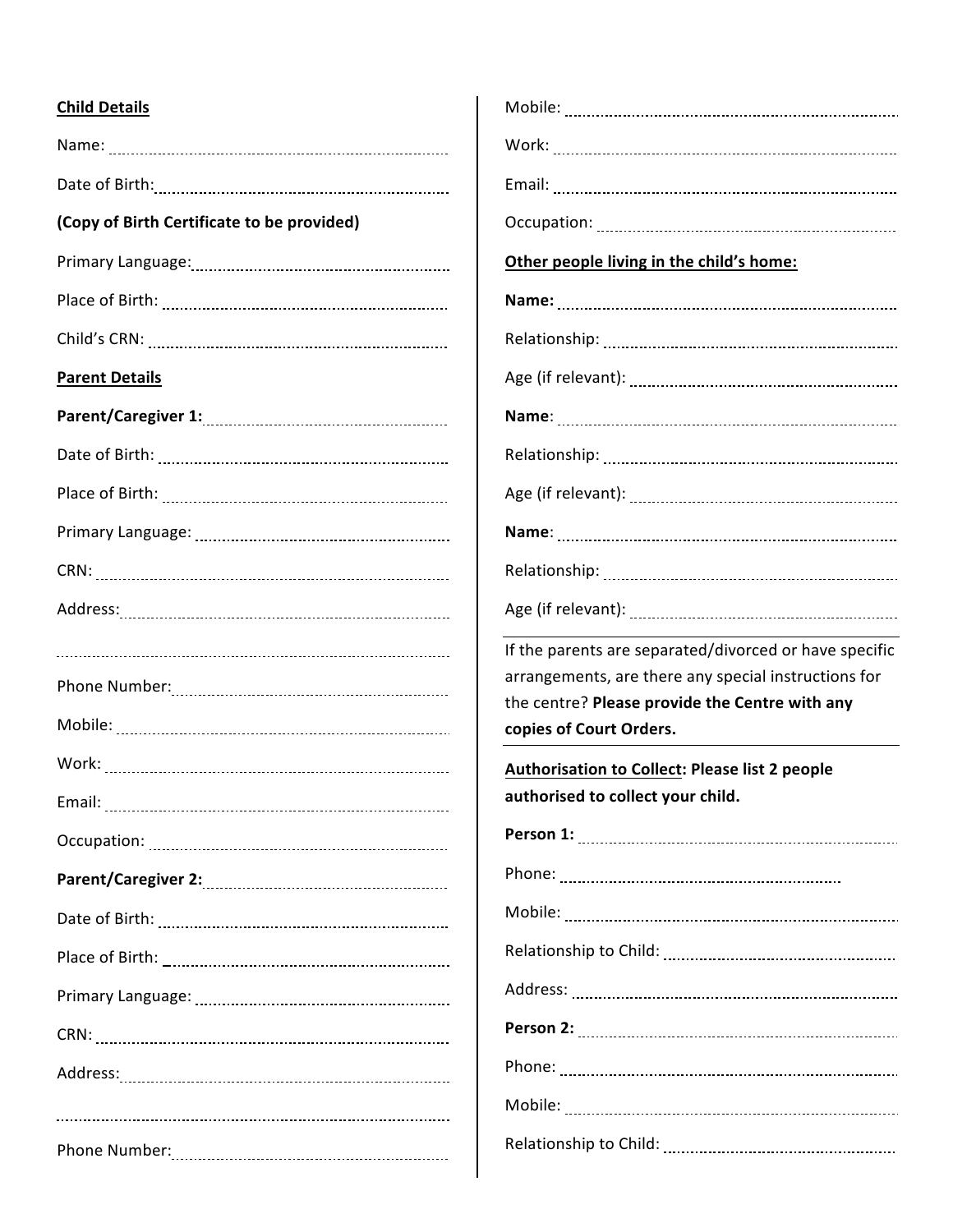|                                                                                                        | Does your child have regular: |                                                                                                                  |
|--------------------------------------------------------------------------------------------------------|-------------------------------|------------------------------------------------------------------------------------------------------------------|
|                                                                                                        | Colds                         |                                                                                                                  |
| <b>Health Record</b>                                                                                   | Ear Infections                | Y/N Details:                                                                                                     |
| It is vital that parent/caregiver give us current contact                                              | Urinary Infections            | Y/N                                                                                                              |
| numbers upon enrolment.                                                                                | Convulsions                   | Y / N<br>Details:                                                                                                |
| Who can be contacted in an emergency if we cannot<br>reach parents/caregivers?                         | Epilepsy                      |                                                                                                                  |
|                                                                                                        | Asthma Attacks                | Y/N (Management Plan<br>to be supplied)                                                                          |
|                                                                                                        |                               |                                                                                                                  |
|                                                                                                        |                               | Has your child ever been hospitalised? Y/N                                                                       |
|                                                                                                        |                               |                                                                                                                  |
| <b>Health Care</b>                                                                                     |                               |                                                                                                                  |
|                                                                                                        |                               | Do you have any concerns regarding your child's:                                                                 |
|                                                                                                        | Eyesight                      | Y/N                                                                                                              |
|                                                                                                        | Hearing                       | Y/N                                                                                                              |
|                                                                                                        | Speech                        | Y/N                                                                                                              |
|                                                                                                        | Overall development           | Y/N                                                                                                              |
| Does your child have an allergic reaction to anything?<br>Circle <b>YES</b><br>$\sqrt{ }$<br><b>NO</b> |                               |                                                                                                                  |
| If YES:                                                                                                |                               |                                                                                                                  |
|                                                                                                        |                               | Does your child regularly take medication: Y/N                                                                   |
|                                                                                                        |                               |                                                                                                                  |
|                                                                                                        |                               | Is there anything else regarding your child's health<br>that you would like us to know? (E.g. Treatment          |
| (Anaphylaxis Management Plans to be supplied)                                                          |                               | Plans for Illnesses) [111] [2012] [2012] [2012] [2012] [2012] [2012] [2012] [2012] [2012] [2012] [2012] [2012] [ |
| Has your child had?                                                                                    |                               |                                                                                                                  |
| Y/N Date:<br><b>Measles</b>                                                                            |                               |                                                                                                                  |
| <b>German Measles</b><br>Y/N Date:                                                                     |                               | Does Your Child have any additional needs? Y / N                                                                 |
| Y/N<br>Mumps<br>Date: _________________________                                                        |                               | Details (including any other programs the child is                                                               |
| Chicken Pox<br>Y / N                                                                                   |                               |                                                                                                                  |
| Major Injuries                                                                                         |                               |                                                                                                                  |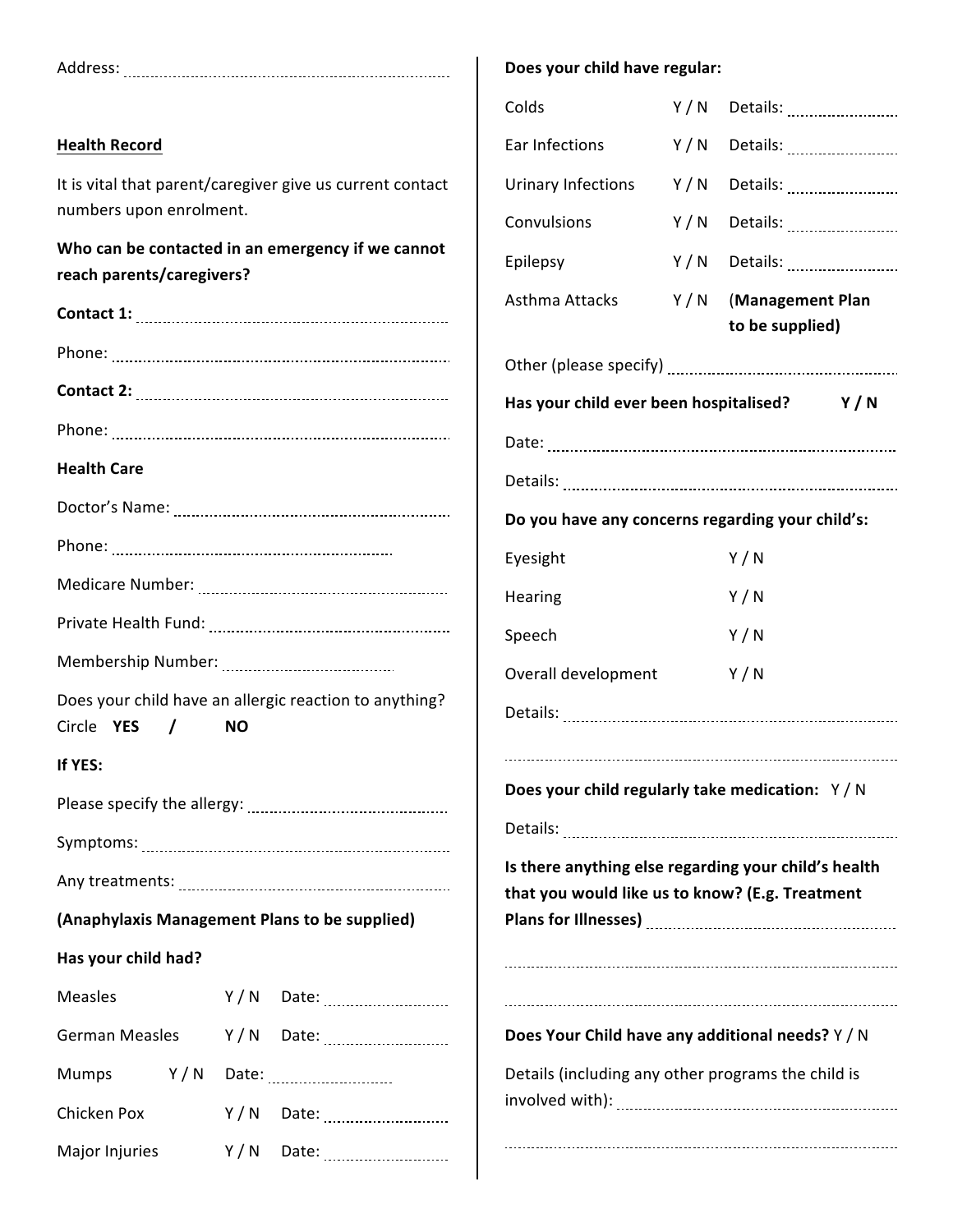**Immunisation Records to be supplied, please visit the Medicare website or Centrelink.**

### **Parent/Caregiver Consent**

(Please complete and return to the Centre prior to enrolment)

**Child's Name: Date:** 

Please read the following carefully and sign each section. **NOTE:** It is essential that items 1, 2, 7, 8 and *9 be signed prior to your child attending the Centre.*

1. Realising that every care will be exercised in the management and safety of the children at the Centre, I agree to absolve Goonellabah Nestle In Childcare Centre from any accident or illness that my child may incur as a result of his/her attendance at the Centre

**Signed: Date:** 

2. I give consent for the Staff of Goonellabah Nestle In Childcare Centre to seek urgent medical, dental, hospital treatment, or ambulance service if they are unable to contact myself, caregiver or nominated emergency contacts in the event of an emergency.

**Signed: Date:** 

3. I give consent for the staff of Goonellabah Nestle In Childcare Centre to administer Paracetamol in the case of fever or pain, in the event of not being able to make contact with myself, caregiver or nominated emergency contacts.

**Signed: Date:** 

4. I give consent for photographs or video recordings of my child to be taken and used for resources within the Centre.

**Signed: Date:** 

5. I give consent for the Staff of Goonellabah Nestle In Childcare Centre to apply sunscreen to my child.

**Signed: Date:** 

6. I give consent for the Staff of Goonellabah Nestle In Childcare Centre to apply topical creams, ointments or insect sprays supplied by myself.

**Signed: Date:** 

7. I understand that I am required to pay weekly fees in advance of care (regardless of absences) unless the centre is closed for vacation. I also understand that **two weeks** written notice is required to change or cancel my child's placement.

#### **Signed: Date:**

8. I understand that in the event that my fees are not current at any particular time, my enrolment can be cancelled at the discretion of the Director.

| - 1 |  |
|-----|--|
|     |  |
|     |  |

9. In the event that I do not arrange for collection of my child prior to 6.30pm I understand that a late collection fee will be added to my invoice.

| <br>Sıg |                                 |
|---------|---------------------------------|
|         |                                 |
|         | ------------------------------- |

#### **Please continue on next page.**